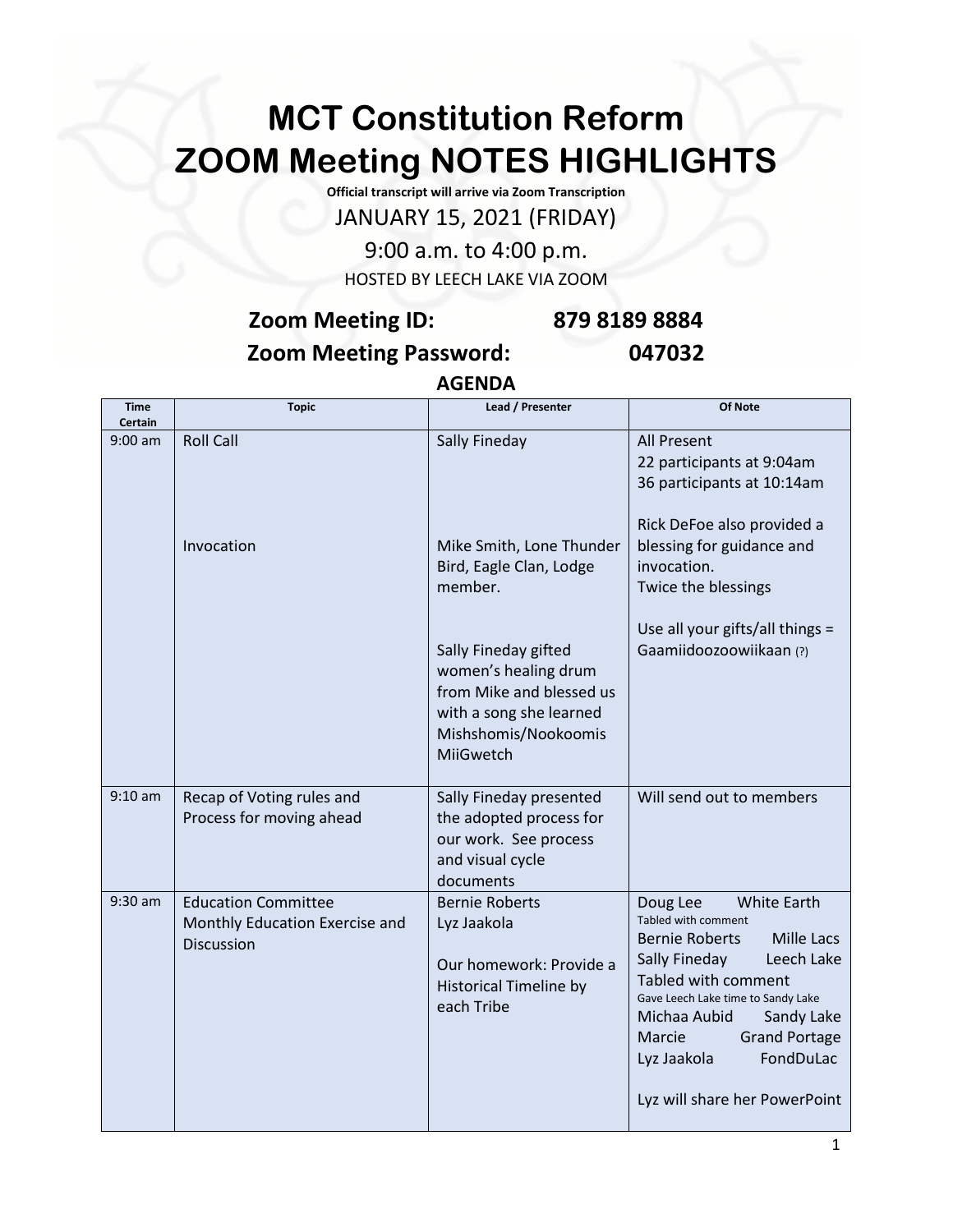| 10:30<br>am   | <b>BREAK</b>           |                                                                                                                                                                                                                                                                                                                                 |                                                                                                                                                                                                                                                                                                    |
|---------------|------------------------|---------------------------------------------------------------------------------------------------------------------------------------------------------------------------------------------------------------------------------------------------------------------------------------------------------------------------------|----------------------------------------------------------------------------------------------------------------------------------------------------------------------------------------------------------------------------------------------------------------------------------------------------|
| 10:45<br>am   | Structure              | Ray Bellcourt                                                                                                                                                                                                                                                                                                                   | Necessary<br>Different for each band<br>Enrollment should be<br>inclusive<br><b>White Earth Nations DRAFT</b><br>Constitution - Central<br>Council Model<br>Carrie to send copy to each<br>band DONE<br>To ponder: What is the value<br>of our current governance<br>structure?                    |
|               |                        | Sally noted to get the<br>meeting notice out asap,<br>right after this meeting.<br>Let's check email list,<br>repopulate, edit, and<br>grow<br>We need to increase<br>participation. Let's try<br>some marketing and<br>public relations ideas<br><b>Link MCT Constitution</b><br>Page to the Fond Du Lac<br>Constitution page. | Ray will lead this discussion<br>at our upcoming February<br>Meeting, allow time for<br>plenty of discussion and<br>engagement.                                                                                                                                                                    |
| 12:00<br>Noon | <b>LUNCH</b>           |                                                                                                                                                                                                                                                                                                                                 |                                                                                                                                                                                                                                                                                                    |
| $1:00$ pm     | <b>Old Business</b>    |                                                                                                                                                                                                                                                                                                                                 |                                                                                                                                                                                                                                                                                                    |
|               | -Summary of TEC Report | Carrie / Cheryl                                                                                                                                                                                                                                                                                                                 | DRAFT shared on screen<br>Opened floor to edits,<br>comments, additions, format<br>Sally would like to see a one<br>page to provide to TEC<br>members/Cheryl will<br>draft/DONE<br>Carrie will send to TEC<br>committee the redraft from<br>our comments today. Then<br>out to full delegation for |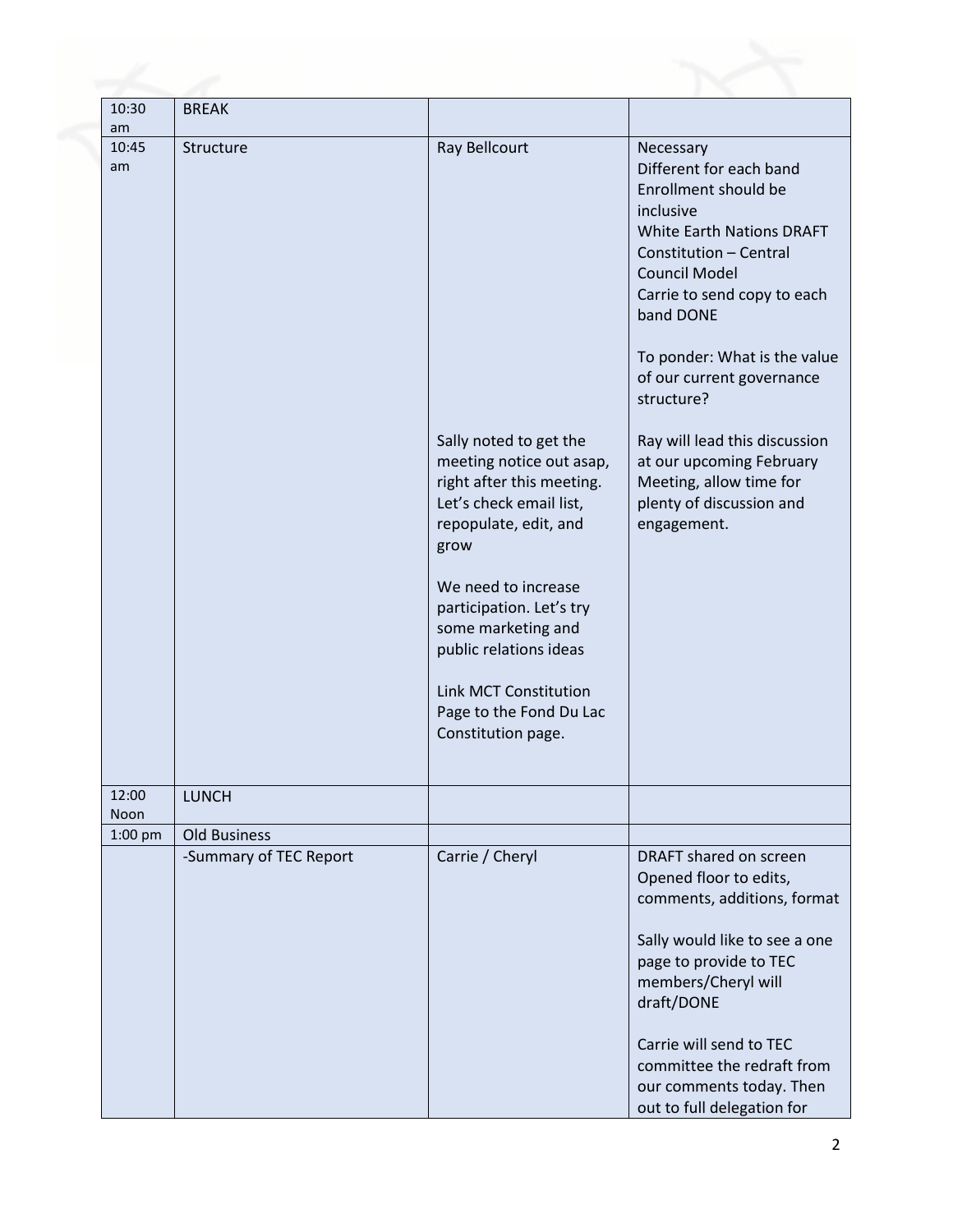|         |                                        |                            | return to<br>Carriedaspinwall@gmail.com<br>no later than Wednesday<br>January 20 <sup>th</sup> to finalize report<br>and send off via email to<br>meet the TEC Agenda setting<br>deadline                                                                                                                                                                                                                                                          |
|---------|----------------------------------------|----------------------------|----------------------------------------------------------------------------------------------------------------------------------------------------------------------------------------------------------------------------------------------------------------------------------------------------------------------------------------------------------------------------------------------------------------------------------------------------|
|         | -1855 Treaty / Letter of Support       | Douglas Lee<br>White Earth | Review and discussion of the<br><b>December Delegates</b><br>meeting; 1855 Treaty<br>Committee and the Pipeline<br>Letter of support / position<br>from this body would not be<br>in line with our original<br>charge of the work of<br>Constitution review reform.                                                                                                                                                                                |
|         |                                        |                            |                                                                                                                                                                                                                                                                                                                                                                                                                                                    |
|         | -Preamble and Sovereignty<br>Statement | Carrie Day Aspinwall       | Proclamation of Sovereignty<br>presented, discussed.                                                                                                                                                                                                                                                                                                                                                                                               |
|         |                                        | Arielle Wagner             | Preamble review from<br>Drafting Committee. Marcie<br>will take a cut at gleaning<br>into 2 options for us to<br>consider.<br>We should consider a formal<br>Charter with the TEC. Model<br>after Grand Portage and<br><b>MLBO</b><br>Request TEC financial<br>support for our work.<br>Carrie will send to TEC<br>committee the redraft from<br>our comments today. Then<br>out to full delegation for<br>return to<br>Carriedaspinwall@gmail.com |
|         |                                        |                            | no later than Wednesday<br>January 20 <sup>th</sup> to finalize report                                                                                                                                                                                                                                                                                                                                                                             |
| 2:00 pm | <b>Committee Reports</b>               |                            | Finance:<br>Verbal review of our project<br>budget and balance shared.<br>Funds should be available for<br>2020/2021.                                                                                                                                                                                                                                                                                                                              |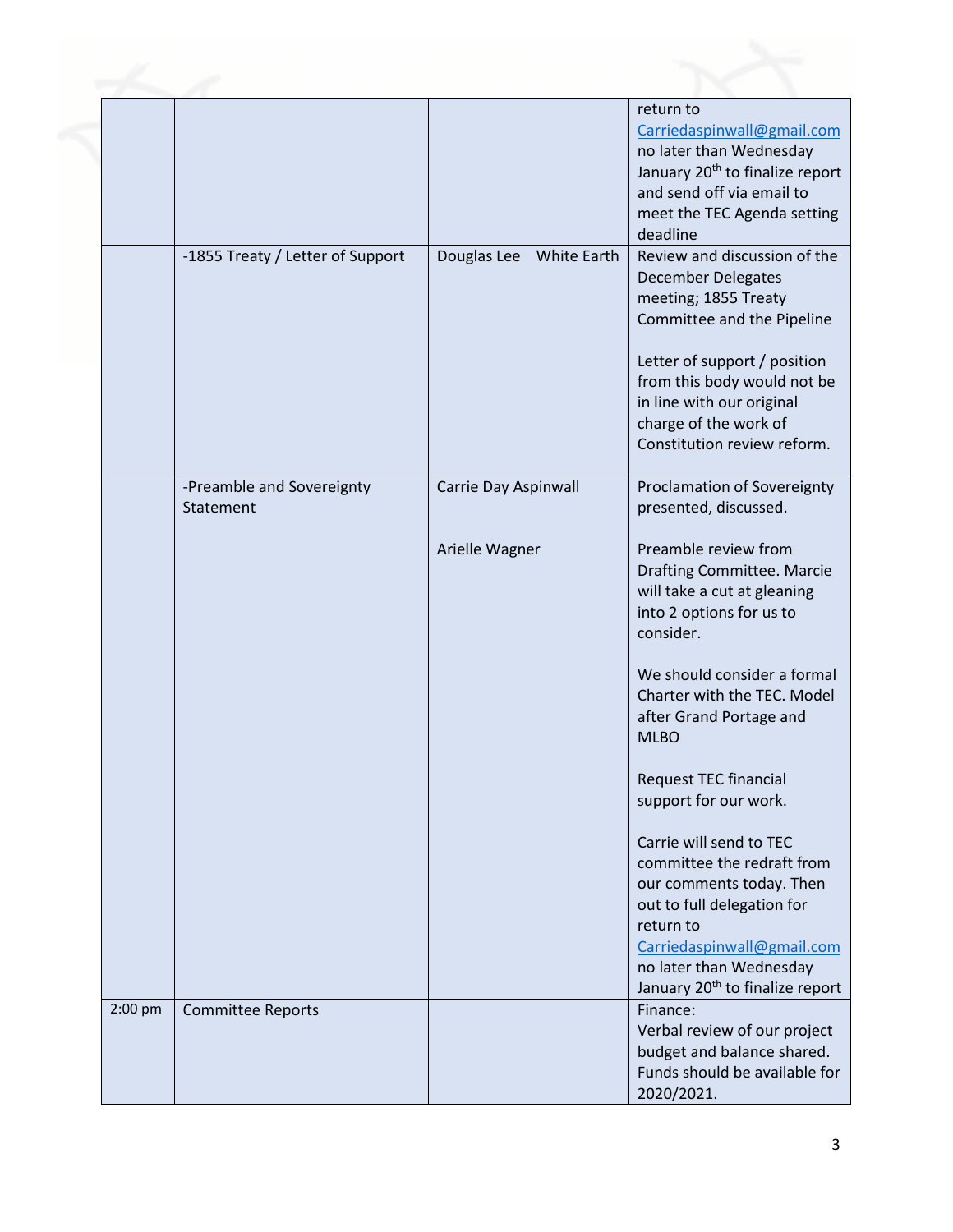|         |                                                              | Committee will work with<br>Mike Northbird.<br>TEC budget action will be<br>requested on \$9,589.00. Will<br>include a detailed budget.<br>That includes Marketing,<br>Travel and Office Expenses.<br>Education:<br>Meets right after our full<br>delegates meeting each<br>month.<br>February<br>discussion/homework will<br>include MCT Organization<br>and Structure.<br>Will request at 90 minutes<br>on February Agenda.<br>Survey:<br>Wayne D will reconvene this<br>committee and meeting is<br>being planned. Carrie will<br>send off the original survey<br>discussion and documents. |
|---------|--------------------------------------------------------------|------------------------------------------------------------------------------------------------------------------------------------------------------------------------------------------------------------------------------------------------------------------------------------------------------------------------------------------------------------------------------------------------------------------------------------------------------------------------------------------------------------------------------------------------------------------------------------------------|
|         |                                                              | Drafting:<br>Marcie will take a cut at<br>synthesizing all 6 preamble<br>drafts into 2 that we can<br>review at our next meeting.                                                                                                                                                                                                                                                                                                                                                                                                                                                              |
| 2:30 pm | <b>BREAK</b>                                                 |                                                                                                                                                                                                                                                                                                                                                                                                                                                                                                                                                                                                |
| 2:45 pm | Committee Reports - continued                                |                                                                                                                                                                                                                                                                                                                                                                                                                                                                                                                                                                                                |
| 3:30 pm | <b>New Business</b>                                          |                                                                                                                                                                                                                                                                                                                                                                                                                                                                                                                                                                                                |
|         | Open Discussion - example (ideas<br>for next meeting agenda) | Consider the education<br>topic:<br>How to Include the Rights of<br>Nature (Deb Topping,<br>Speaker)                                                                                                                                                                                                                                                                                                                                                                                                                                                                                           |
|         |                                                              | Suggestion will be sent to<br>facilitation and education<br>committee                                                                                                                                                                                                                                                                                                                                                                                                                                                                                                                          |
|         | Next Zoom meeting date                                       | February 19th<br><b>FRIDAY</b><br>$9 - 4$<br><b>ZOOM</b>                                                                                                                                                                                                                                                                                                                                                                                                                                                                                                                                       |
|         | Next meeting host, Invocation,<br>and meeting minutes        | Fond Du Lac will host<br>Please coordinate Zoom with<br>Carrie and John                                                                                                                                                                                                                                                                                                                                                                                                                                                                                                                        |